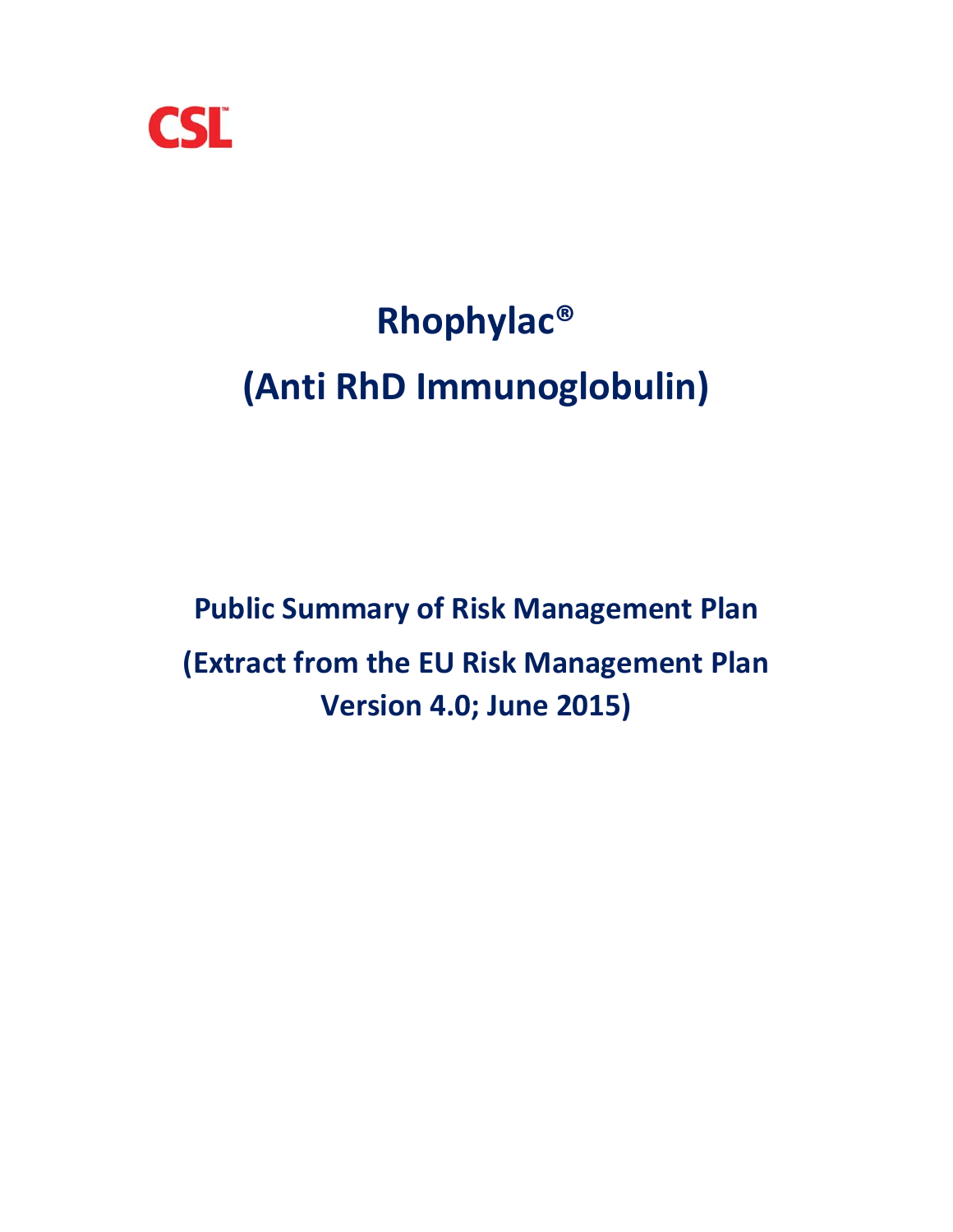# **VI.2 Elements for a Public Summary**

# **VI.2.1 Overview of disease epidemiology**

Rh incompatibility is a condition that occurs during pregnancy if a woman has Rh-negative blood and her baby has Rh-positive blood. "Rh-negative" and "Rh-positive" refer to whether the patient´s blood has Rh factor. Rh factor is a protein on red blood cells. If a patient has Rh factor, the patient is Rh-positive. If the patient doesn't have it then the patient is Rh-negative. Rh factor is inherited (passed from parents to children through the genes). Most people are Rh-positive.

Whether the patient has Rh factor doesn't affect the patient´s general health. However, it can cause problems during pregnancy.

During pregnancy, red blood cells from the unborn baby can cross into the mother's bloodstream through the placenta. If the mother is Rh-negative, her immune system treats Rh-positive fetal cells as if they were a foreign substance and makes antibodies against the fetal blood cells. These anti-Rh antibodies may cross back through the placenta into the developing baby and destroy the baby's circulating red blood cells. Because it takes time for the mother to develop antibodies, firstborn infants are often not affected unless the mother had past miscarriages or abortions that sensitized her immune system. However, all children she has afterwards who are also Rh-positive may be affected.

In a large prospective series including over 300,000 consecutive patients, about 1% of pregnant women had alloantibodies (an antibody that occurs naturally against foreign tissues from a person of the same species) detected in the first trimester. Of these, about 60% were not associated with a risk of Rh incompatibility of the fetus and newborn; the remaining 40% consisted of anti-D antibodies (8% of the total) and non-anti-D antibodies associated with a risk of Rh incompatibility of the fetus and newborn (32% of the total).

Population data suggest that the incidence of RhD negativity is highest among Basques (36%). Seven percent of black people have this blood type. Less than 1% of the Native American and Asian populations have this phenotype. In the UK, about 16% of the white population is RhD negative.

In 2005, it was estimated that about 65,000 RhD-positive babies were born in the UK to women who were RhD negative (accounting for 10% of all births). In the US, the Centers for Disease Control and Prevention reported in 1991 the incidence of Rh haemolytic disease to be 1 in 1000 live births.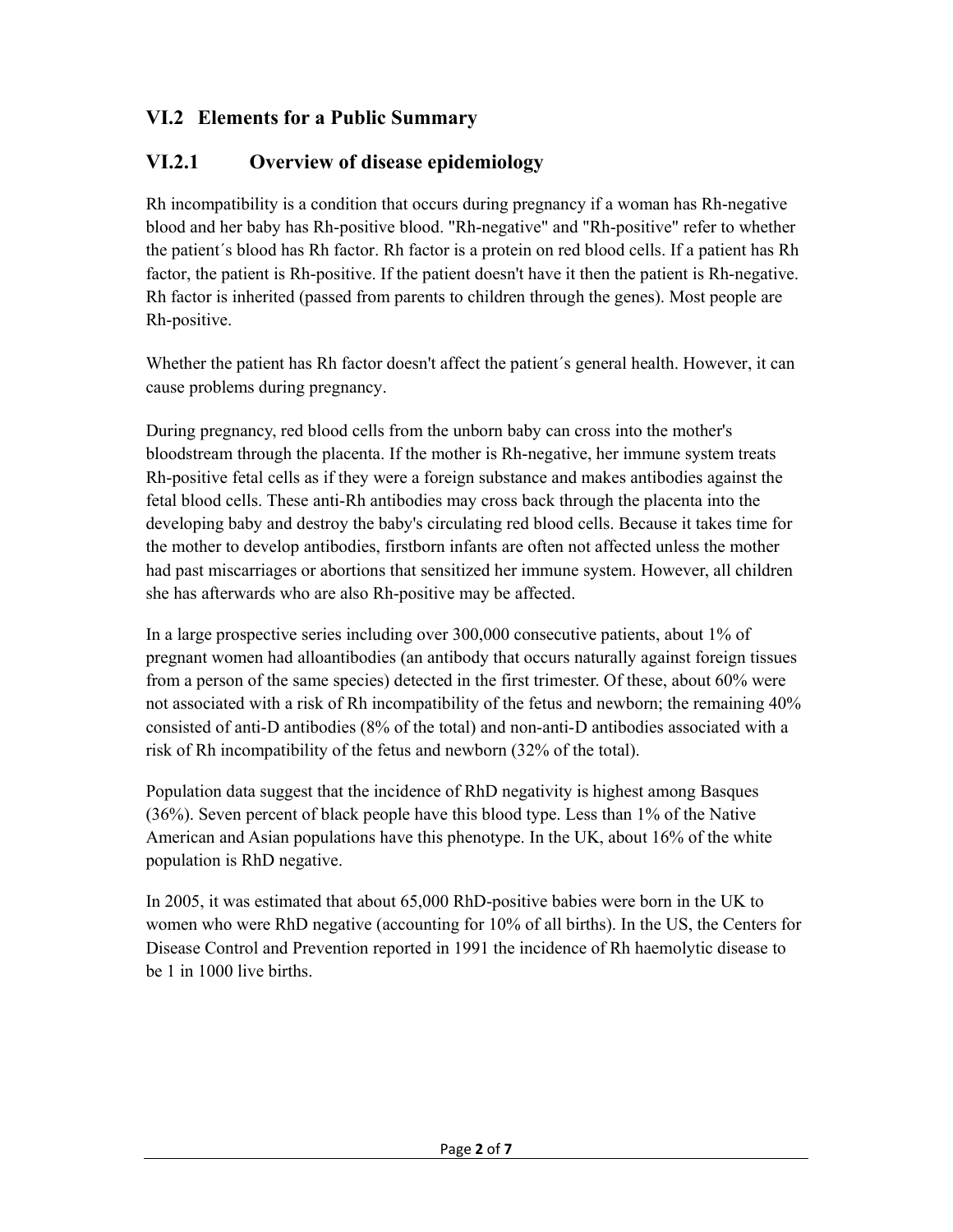# **VI.2.2 Summary of treatment benefits**

Injections of Rh immune globulin can keep the mother´s body from making Rh antibodies. This medicine helps prevent the problems of Rh incompatibility. If a mother is Rh-negative, she will need this medicine every time she has a baby with Rh-positive blood.

Other events also can expose a woman to Rh-positive blood, which could affect a pregnancy. Examples include a miscarriage, invasive prenatal tests during pregnancy, injury to the abdomen during pregnancy or blood transfusion. If the women are treated with Rh immune globulin right after these events, Rh incompatibility during the next pregnancy can be avoided.

 The treatment benefit with RhD immunoglobulins is that Rh incompatibility is almost completely preventable.

If the father of the infant is Rh-positive or if his blood type cannot be confirmed, the mother is given an injection of Rh immunoglobulin during the second trimester. If the baby is Rhpositive, the mother will get a second injection within a few days after delivery.

Rhophylac has been shown to be effective in clinical trials with 592 Rh (D) negative women.

#### **Unknowns relating to treatment benefits**

To date no unknowns relating to treatment benefits have been identified.

#### **VI.2.4 Summary of safety concerns**

#### **Important identified risks**

| <b>Risk</b>                    | What is known              | Preventability                   |  |
|--------------------------------|----------------------------|----------------------------------|--|
| Severe allergic reaction       | Anaphylaxis was rare and   | Do not use Rhophylac in          |  |
| accompanied by fall in blood   | affects 1 to 10 users in   | patients who have an allergy     |  |
| pressure (hypotension) or a    | 10,000.                    | to                               |  |
| shock-like state               | If a woman has a known     | human                            |  |
| (Hypersensitivity/anaphylactic | allergy to human           | immunoglobulins,                 |  |
| reactions)                     | immunoglobulins, human     | human albumin or to<br>$\bullet$ |  |
|                                | albumin or to any of the   | any of the other                 |  |
|                                | other ingredients of       | ingredients of                   |  |
|                                | Rhophylac, the woman is at | Rhophylac.                       |  |
|                                | increased risk. No death   |                                  |  |
|                                | cases were reported-even   |                                  |  |
|                                | with severe reactions.     |                                  |  |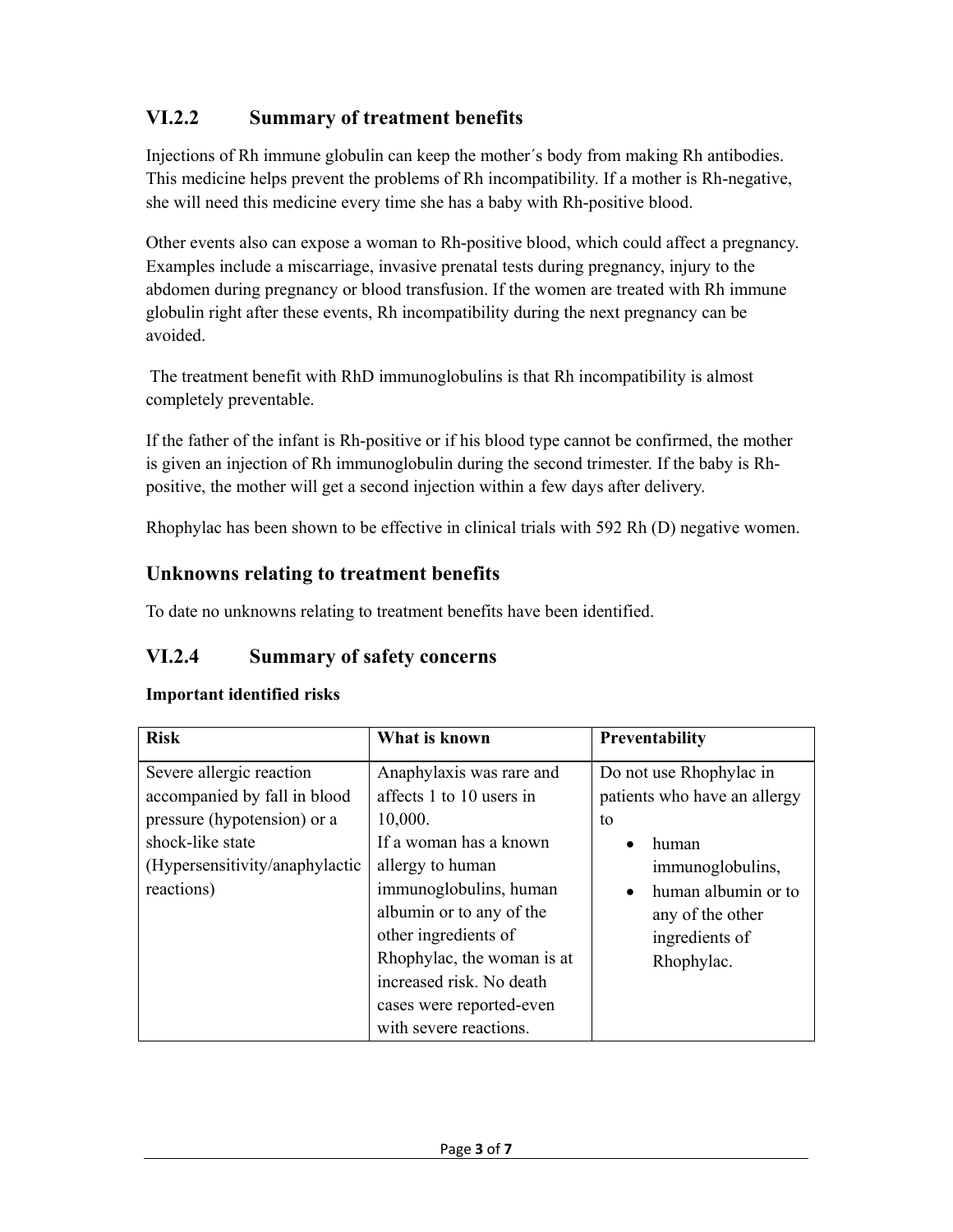| <b>Risk</b>                  | What is known                  | Preventability               |
|------------------------------|--------------------------------|------------------------------|
| The risk of lack of efficacy | Reports on lack of effect in   | The administration of        |
| with IM administration in    | obese women in connection      | Rhophylac into a vein is     |
| obese patients               | with<br>intramuscular          | recommended when             |
|                              | administration of Rhophylac    | Rhophylac is administered to |
|                              | have been received.            | obese women.                 |
|                              | Intramuscular injection in     |                              |
|                              | obese individuals may not      |                              |
|                              | reach the intended site and is |                              |
|                              | deposited into fatty tissue    |                              |
|                              | from which absorption is       |                              |
|                              | erratic and incomplete.        |                              |

#### **Important potential risks**

| <b>Risk</b>                                                                                                                               | What is known (Including<br>reason why it is considered<br>a potential risk)                                                                                                                                                                                                                                                                                                                                                                                                                                                                                                                                                               | Preventability                                                                                                      |
|-------------------------------------------------------------------------------------------------------------------------------------------|--------------------------------------------------------------------------------------------------------------------------------------------------------------------------------------------------------------------------------------------------------------------------------------------------------------------------------------------------------------------------------------------------------------------------------------------------------------------------------------------------------------------------------------------------------------------------------------------------------------------------------------------|---------------------------------------------------------------------------------------------------------------------|
| Haemolysis in Off label use<br>of<br>treatment<br>immune<br>thrombocytopenic<br>purpura<br>$(ITP)$ in<br>positive<br>Rh(D)<br>individuals | Use of Rhophylac in ITP is<br>not approved in the European<br>Economic Area (EEA) but it<br>is approved in countries<br>outside the EEA and is also<br>discussed in the scientific<br>literature. There is a chance<br>that some doctors in the EEA<br>may want to use Rhophylac<br>in ITP, thereby it becomes an<br>"off label use". One<br>complication which has been<br>reported to be associated with<br>the use in ITP is the<br>occurrence of haemolysis, i.e.<br>when red blood cells are<br>destroyed by the anti-D<br>antibodies that are contained<br>in Rhophylac. Only very few<br>cases have been reported for<br>Rhophylac. | Rhophylac should only be<br>used in patients who are Rh<br>(D) negative, as described in<br>the product information |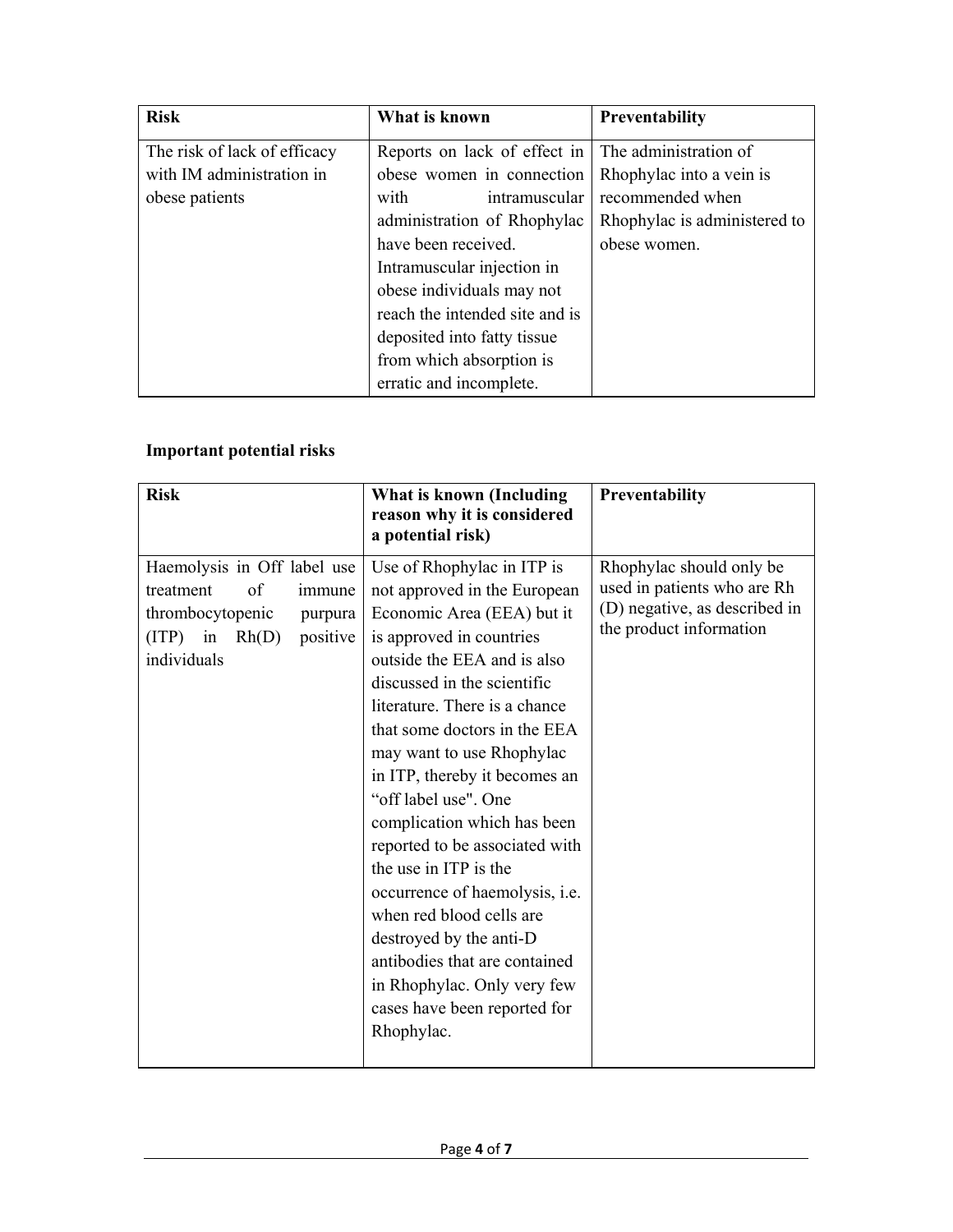| <b>Risk</b>                | What is known (Including        | Preventability                |
|----------------------------|---------------------------------|-------------------------------|
|                            | reason why it is considered     |                               |
|                            | a potential risk)               |                               |
| Transmission of infectious | Rhophylac is made from          | Doctors may recommend         |
| agents                     | human blood plasma (this is     | to consider a vaccination     |
|                            | the liquid part of the blood).  | against hepatitis A and B if  |
|                            | When medicines are made         | patients regularly/repeatedly |
|                            | from human blood or plasma,     | received human plasma         |
|                            | certain measures are put in     | derived products.             |
|                            | place to prevent infections     | It is strongly recommended    |
|                            | being passed on to patients.    | that every time that          |
|                            | These include:                  | Rhophylac                     |
|                            | • Careful selection of blood    | is given, the date of         |
|                            | and plasma donors to make       | administration, the batch     |
|                            | sure those at risk of carrying  | number and the injected       |
|                            | infections are excluded, and    | volume should be recorded.    |
|                            | • The testing of each           |                               |
|                            | donation and pools of plasma    |                               |
|                            | for signs of virus/infections.  |                               |
|                            | Manufacturers of these          |                               |
|                            | products also include steps in  |                               |
|                            | the processing of the blood or  |                               |
|                            | plasma that can inactivate or   |                               |
|                            | remove viruses. Despite these   |                               |
|                            | measures, when medicines        |                               |
|                            | prepared from human blood       |                               |
|                            | or plasma are administered,     |                               |
|                            | the possibility of passing on   |                               |
|                            | infection cannot be totally     |                               |
|                            | excluded. This also applies to  |                               |
|                            | any unknown or emerging         |                               |
|                            | viruses and other types of      |                               |
|                            | infections.                     |                               |
|                            | The measures taken for          |                               |
|                            | Rhophylac are considered        |                               |
|                            | effective for enveloped         |                               |
|                            | viruses such as human           |                               |
|                            | immunodeficiency virus          |                               |
|                            | (HIV, the AIDS virus),          |                               |
|                            | hepatitis B virus and hepatitis |                               |
|                            | C virus. The measures may       |                               |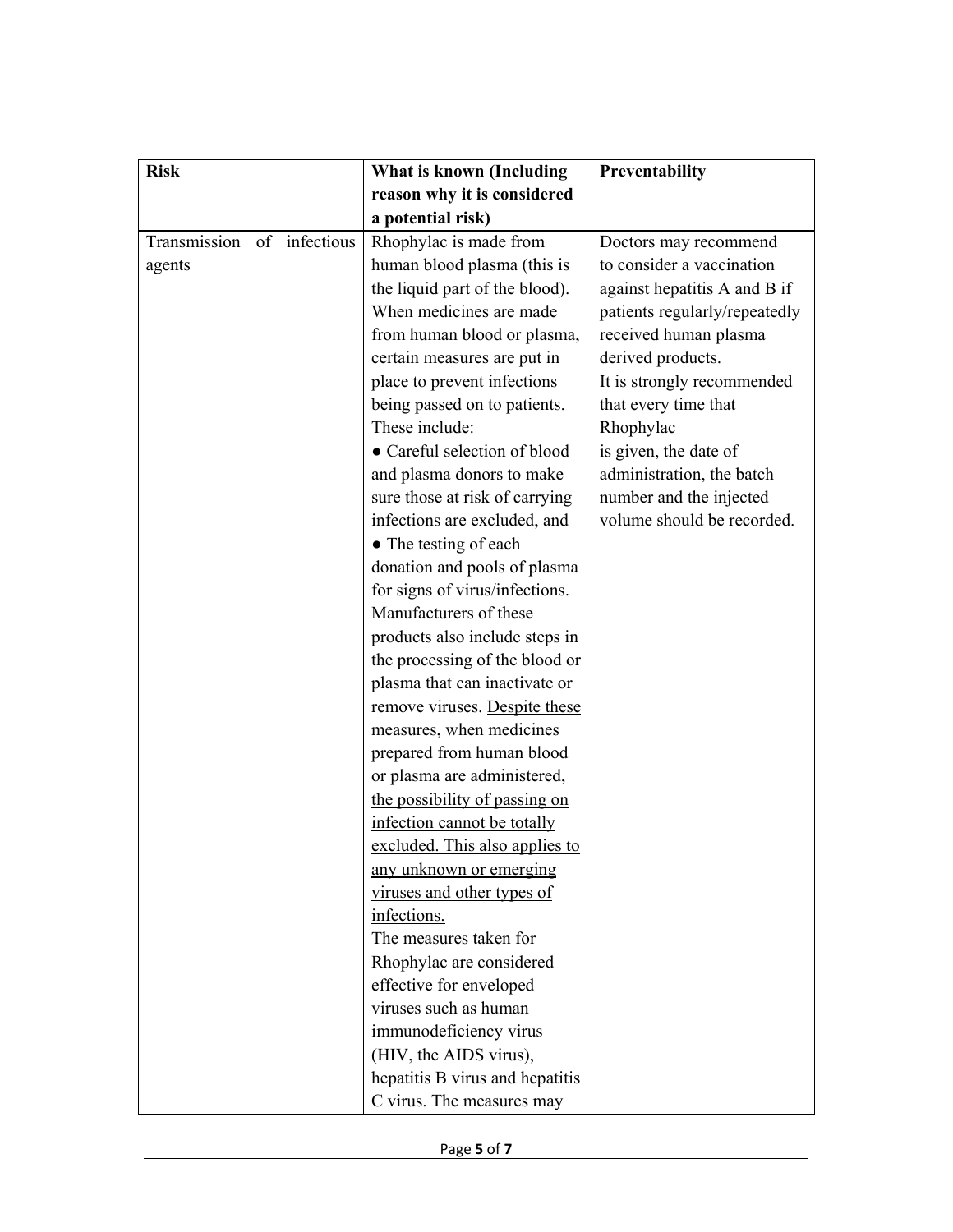| <b>Risk</b> | What is known (Including       | <b>Preventability</b> |
|-------------|--------------------------------|-----------------------|
|             | reason why it is considered    |                       |
|             | a potential risk)              |                       |
|             | be of limited value against    |                       |
|             | non-enveloped viruses such     |                       |
|             | as hepatitis A virus and       |                       |
|             | parvovirus B19.                |                       |
|             | Immunoglobulins like           |                       |
|             | Rhophylac have not been        |                       |
|             | associated with hepatitis A or |                       |
|             | parvovirus B19 infections.     |                       |
|             | This is possibly because       |                       |
|             | antibodies against these       |                       |
|             | infections are also present in |                       |
|             | immunoglobulins.               |                       |
|             | These antibodies may help      |                       |
|             | prevent hepatitis A or         |                       |
|             | parvovirus B19 infections.     |                       |

### **VI.2.5 Summary of additional risk minimisation measures by safety concern**

All medicines have a Summary of Product Characteristics (SPC) which provides physicians, pharmacists and other health care professionals with details on how to use the medicine, the risks and recommendations for minimizing them. An abbreviated version of this in lay language is provided in the form of the package leaflet (PL). The measures in these documents are known as routine risk minimization measures.

The Summary of Product Characteristics and the Package leaflet for Rhophylac can be found in the Rhophylac's EPAR page.

This medicine has no additional risk minimization measures.

# **VI.2.6 Planned post authorisation development plan**

#### **List of studies in post authorisation development plan**

No studies are planned or ongoing.

#### **Studies which are a condition of the marketing authorisation**

There are no studies that are a condition of marketing authorization.